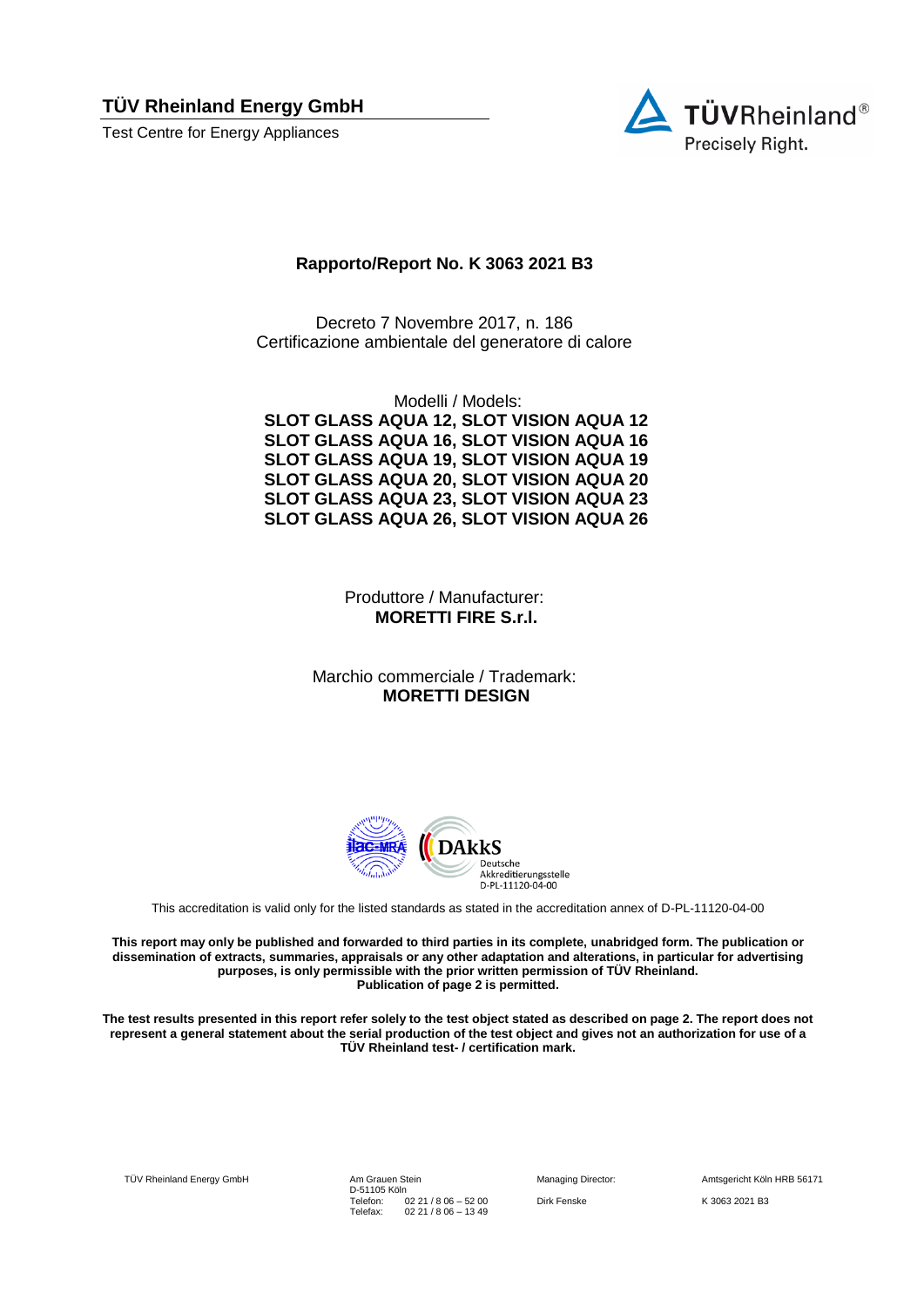Test Centre for Energy Appliances



## **Decreto 7 Novembre 2017, n. 186 Certificazione ambientale del generatore di calore**

| Produttore / Manufacturer:                                   | <b>MORETTI FIRE S.r.I.</b><br>Contrada Tesino, 50<br>63065 Ripatransone (AP)                                                                                                                                                                                   |  |  |  |
|--------------------------------------------------------------|----------------------------------------------------------------------------------------------------------------------------------------------------------------------------------------------------------------------------------------------------------------|--|--|--|
| Marchio commerciale / Trademark:                             | <b>MORETTI DESIGN</b>                                                                                                                                                                                                                                          |  |  |  |
| Modelli / <i>Models</i> :                                    | SLOT GLASS AQUA 12, SLOT VISION AQUA 12<br>SLOT GLASS AQUA 16, SLOT VISION AQUA 16<br>SLOT GLASS AQUA 19, SLOT VISION AQUA 19<br>SLOT GLASS AQUA 20, SLOT VISION AQUA 20<br>SLOT GLASS AQUA 23, SLOT VISION AQUA 23<br>SLOT GLASS AQUA 26, SLOT VISION AQUA 26 |  |  |  |
| Potenza termica nominale / Nominal heat output.              | 24,2 kW                                                                                                                                                                                                                                                        |  |  |  |
| Tipologia prodotto / Product type:                           | Stufe a pellets di legna / Wood pellet stoves                                                                                                                                                                                                                  |  |  |  |
| Norma di riferimento / Reference standard:                   | EN 14785:2006                                                                                                                                                                                                                                                  |  |  |  |
| Ente Notificato CPR/Notified body acc. CPR                   | NB 2456                                                                                                                                                                                                                                                        |  |  |  |
| Rapporto di Prova di riferimento /<br>Reference test report: | K 3063 2021 Z1                                                                                                                                                                                                                                                 |  |  |  |
| Combustibile di prova / Test fuel:                           | Pellet di legna / wood pellet                                                                                                                                                                                                                                  |  |  |  |
| Classe di prestazione / Performance class:                   | Vedasi tabelle a pagina 3 /<br>See overview tables on page 3                                                                                                                                                                                                   |  |  |  |

Cologne, 07.06.2021 432 / mc

TÜV Rheinland Energy GmbH Test Centre for Energy Appliances NB 2456 (CPR) DIN EN ISO/IEC 17025:2005 accreditation: D-PL-11120-04-00

Assessor: **Report released after review:** Report released after review:



Willi

Dipl.-Ing. M. Ciccarelli Dipl.-Ing. A. Pomp